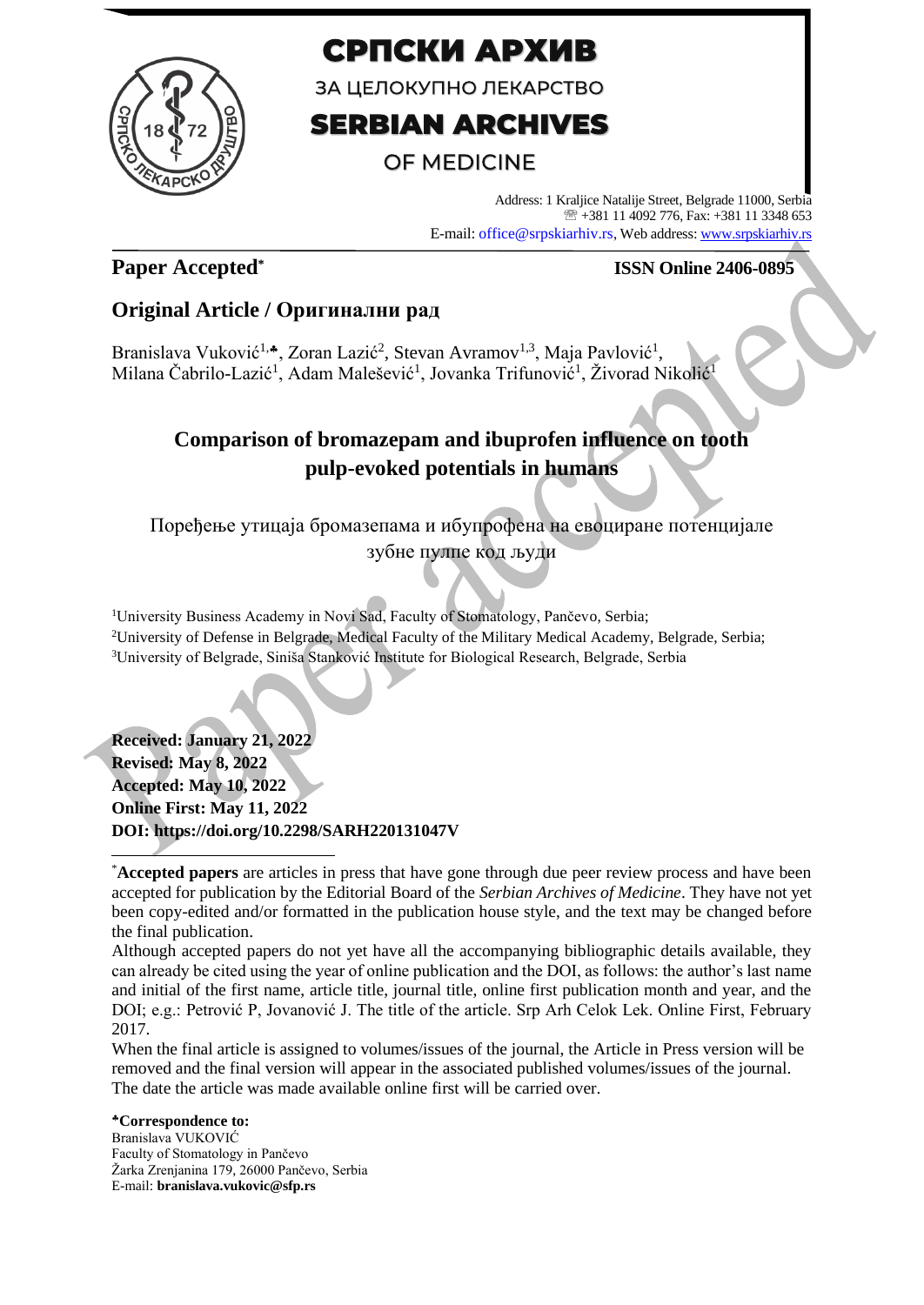### **Comparison of bromazepam and ibuprofen influence on tooth pulp-evoked potentials in humans**

Поређење утицаја бромазепама и ибупрофена на евоциране потенцијале зубне пулпе код људи

#### **SUMMARY**

**Introduction/Objective** Somatosensory evoked potentials are a neurophysiological tool for testing the effects of drugs in humans and animals. The aim of this study was to estimate the way that bromazepam and ibuprofen had on tooth pulp-evoked potentials (TPEPs) after non-painful stimuli, as well as to detect possible differences in this activity. **Methods** Sixty young healthy subjects were included in the study. They were arranged into three groups: ibuprofen, bromazepam and placebo. To record TPEPs response, dental pulp was electrically stimulated through intact enamel with non-painful stimuli. For stimulation and registration, we used Xltek Protektor 32 system, software EPWorks, version 5.0. The experiment consisted of two testing sessions. Five recordings were performed in each session. The first test session was before, and the second was 45 minutes after administration of a single dose of the ibuprofen (400 mg), bromazepam (1.5 mg) or placebo.

**Results** The results of the present study exhibit that both ibuprofen and bromazepam significantly increased all the latencies; ibuprofen decreased amplitudes of all the waves except the first one ( $p <$ 0.05), and bromazepam decreased amplitudes of all the waves except the first one  $(p < 0.05)$ ; placebo did not modified TPEPs waves  $(p > 0.05)$ . Additionally, there were no significant differences in influence on TPEPs between bromazepam and ibuprofen (p > 0.05).

**Conclusion** Our study showed that both bromazepam and ibuprofen had the same influence on TPEPs after non-painful stimuli. That indicates that anxiolytic dose of bromazepam affects neurotransmission in the same manner as non-opioid analgesics ibuprofen. **Keywords:** somatosensory evoked potentials; nonpainful stimulus; analgesic; anxiolytic

#### **САЖЕТАК**

**Увод/Циљ** Соматосензорни евоцирани потенцијали су неурофизиолошко средство за тестирање ефеката лекова на људе и животиње. Циљ овог истраживања био је да се процени начин на који бромазепам и ибупрофен утичу на евоциране потенцијале зубне пулпе (ЕПЗП) након примене безболног стимулуса, као и да се открију могуц́е разлике у овој активности. **Методе** У истраживање је укључено 60 младих здравих испитаника, који су сврстани у три групе: ибупрофен, бромазепам и плацебо. У циљу добијања одговора на евоциране потенцијале зубне пулпе, зубна пулпа је стимулисана електричном струјом прего интактне глеђи стимулусима који не изазивају бол. За стимулацију и регистрацију користили смо апарат *Xltek Protektor* 32 систем, софтвер *EPWorks*, верзија 5.0. На сваком испитанику је урађено два пута по пет снимања евоцираних потенцијала, први пут пре примене лека, а други пут 45 минута након примене појединачне дозе ибупофена (400 мг), бромазепама (1,5 мг) или плацеба.

**Резултати** Резултати ове студије су показали следеће: и ибупрофен и бромазепам изазвали су значајно продужење свих латенци; ибупрофен је изазвао снижење амплитуда свих таласа осим првог (*p* < 0,05), а бромазепам је изазвао снижење амплитуда свих таласа осим последњег (*p* < 0,05); плацебо није модификовао таласе евоцираних потенцијала (*p* > 0,05). Такође, нису уочене значајне разлике у променама евоцираних потенцијала под дејством бромазепама у односу на ибупрофен (*p* > 0,05).

**Закључак** Наша студија је показала да су бромазепам и ибупрофен имали исти утицај на евоциране потенцијале зубне пулпе након примене безболног стимулуса. Добијени резултати указују да бромазепам у малим дозама на исти начин утиче на неуротрансмисију као и ибупрофен, који је неопиоидни аналгетик.

**Кључне речи:** соматосензорни евоцирани потенцијали; безболни стимулус; аналгетик; анксиолитик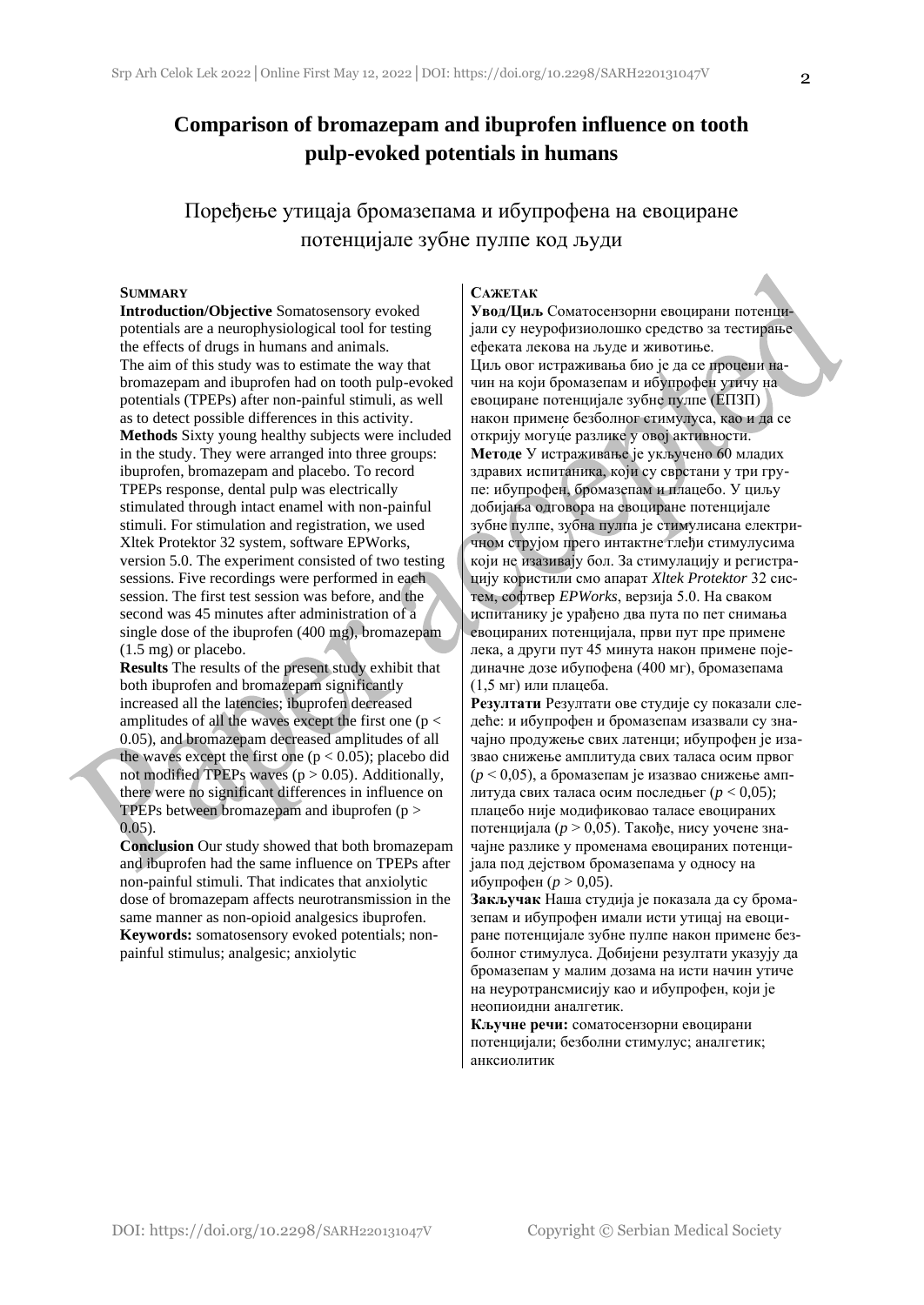#### **INTRODUCTION**

Somatosensory evoked potentials (SEPs) represent electrical activity changes of the nervous system caused by a somatosensory stimulus. Their waves reflect neural activations along somatosensory pathway with different sensory information processing at subcortical and cortical levels. Contrary to spontaneous electrical activity, evoked response occurs at a specific time after stimulation in a particular cortical region. Although electroencephalography (EEG) equipment is used to record evoked potentials, only signals from electrodes placed above the region of interest are observed [1]. Therefore, the region of interest for tooth pulp-evoked potentials (TPEPs) is vertex because TPEPs show a bilateral symmetrical scalp distribution with a maximum at the vertex [2].

Since the middle of the previous century, SEPs have been the standard assessment tool for nociception [3, 4], as well for testing and quantifying the effects of analgesics in humans and animals [5, 6]. Various studies have shown specific effects on SEPs characteristics in an experimental pain model after analgesic application [2, 3, 6, 7]. Furthermore, it has also been observed that SEPs were useful neurophysiological tool for assessing the emotional aspects of pain. Examining the effect of sedatives on pain-related SEP components, it was revealed that they also change SEPs characteristics by modifying emotional responses to pain [8–11].

It is widely accepted that ibuprofen, a NSAID, in contrast to opioid analgesics, does not show sedative non-specific side effects [12–14], as well as that bromazepam, acting via GABA<sup>A</sup> receptors, reduces anxiety and consequently reduces the emotional response to pain, but provide no analgesia [15–17]. However, recent studies suggest that gamma aminobutyric acid (GABA) agonists show anti-nociceptive effects, too [13, 18–20].

So far known to us, no studies have compared the effect of both anxiolytic and analgesic drugs on TPEPs in humans. Therefore, the aim of this study was to analyse the influence of bromazepam and ibuprofen on TPEPs in healthy subjects. Since SEPs are objective method for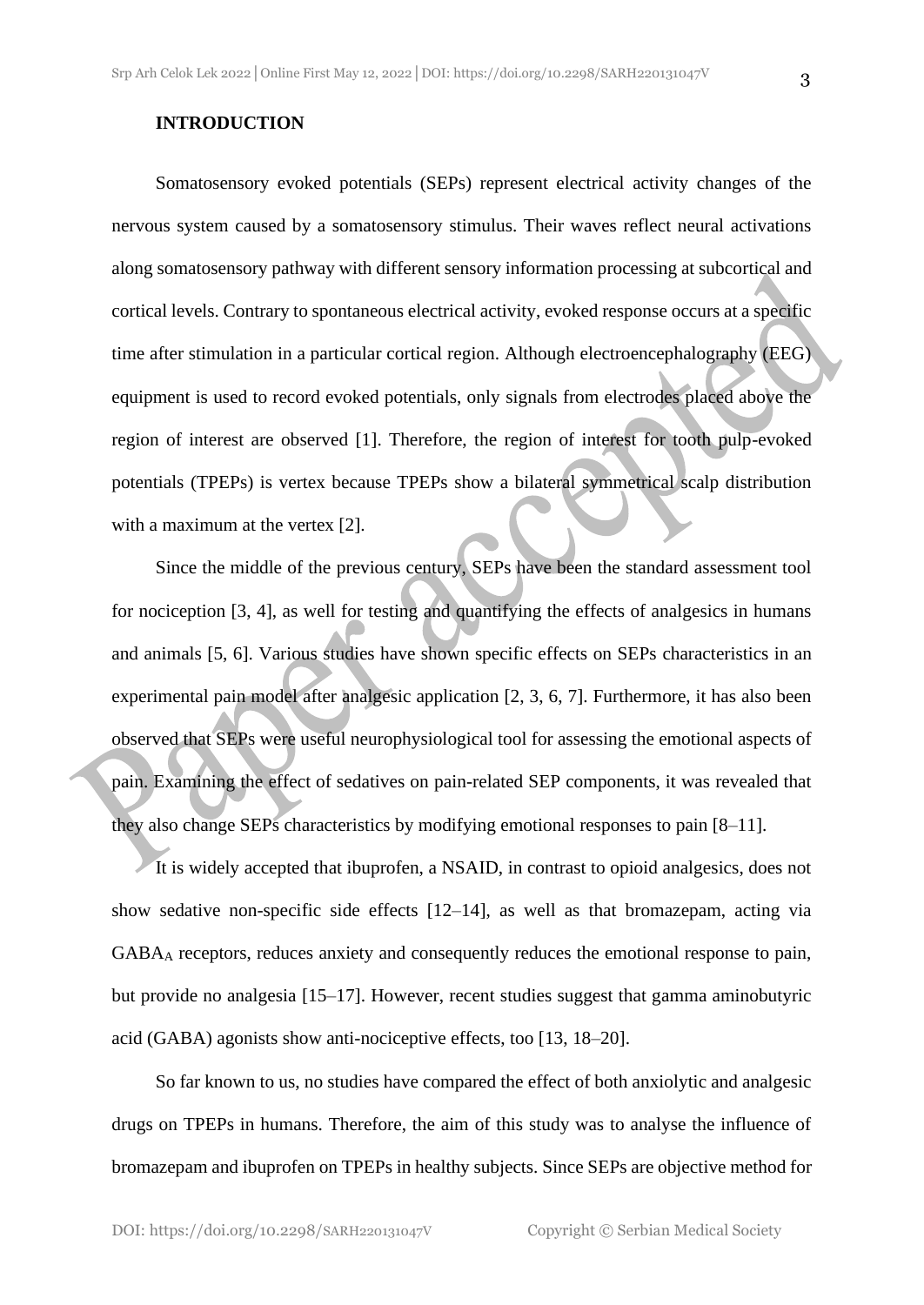assessing neurotransmission, we also included a placebo in the study, assuming it would not cause change of TPEPs. Considering that emotional and cognitive aspect of pain could affect perception and consequently SEPs [10, 21], we decided to use non-painful stimulus.

#### **METHODS**

#### **Ethical approvals**

The study was conducted at the Clinic for Oral and Maxillofacial Surgery at the Institute of Faculty of Stomatology, Pancevo, between October 2018 and March 2019. The study was approved by the Ethics Committee of the Institute (1240/1-20-2015) and was in accordance with the Principle of Good Clinical Practice and the Declaration of Helsinki [22]. All subjects gave their written informed consent after a full explanation of the study, focusing on the purpose of the study and the precise procedures.

#### **Subjects**

Sixty young healthy male and female participants were included in the stud. They were randomly arranged into three equal groups of 20 subjects each. The first group received ibuprofen, the second group received bromazepam, and the third group received placebo.

Regardless of using any drug, exclusion criteria were avital central incisors of the upper jaw, as well as fillings and prosthetics on the same teeth. In addition, exclusion criteria were oral mucosal changes, and fractures, trauma or surgery in the maxillofacial region. All subjects were examined under the same conditions, between 8 a.m. and 2 p.m.

#### **Drugs**

Ibuprofen (Brufen®, Galenika AD, Beograd, Srbija), film coated tablet 400 mg, was used as an analgesic. Bromazepam (Bromazepam HF®, Hemofarm AD, Vršac, Srbija), tablet 1.5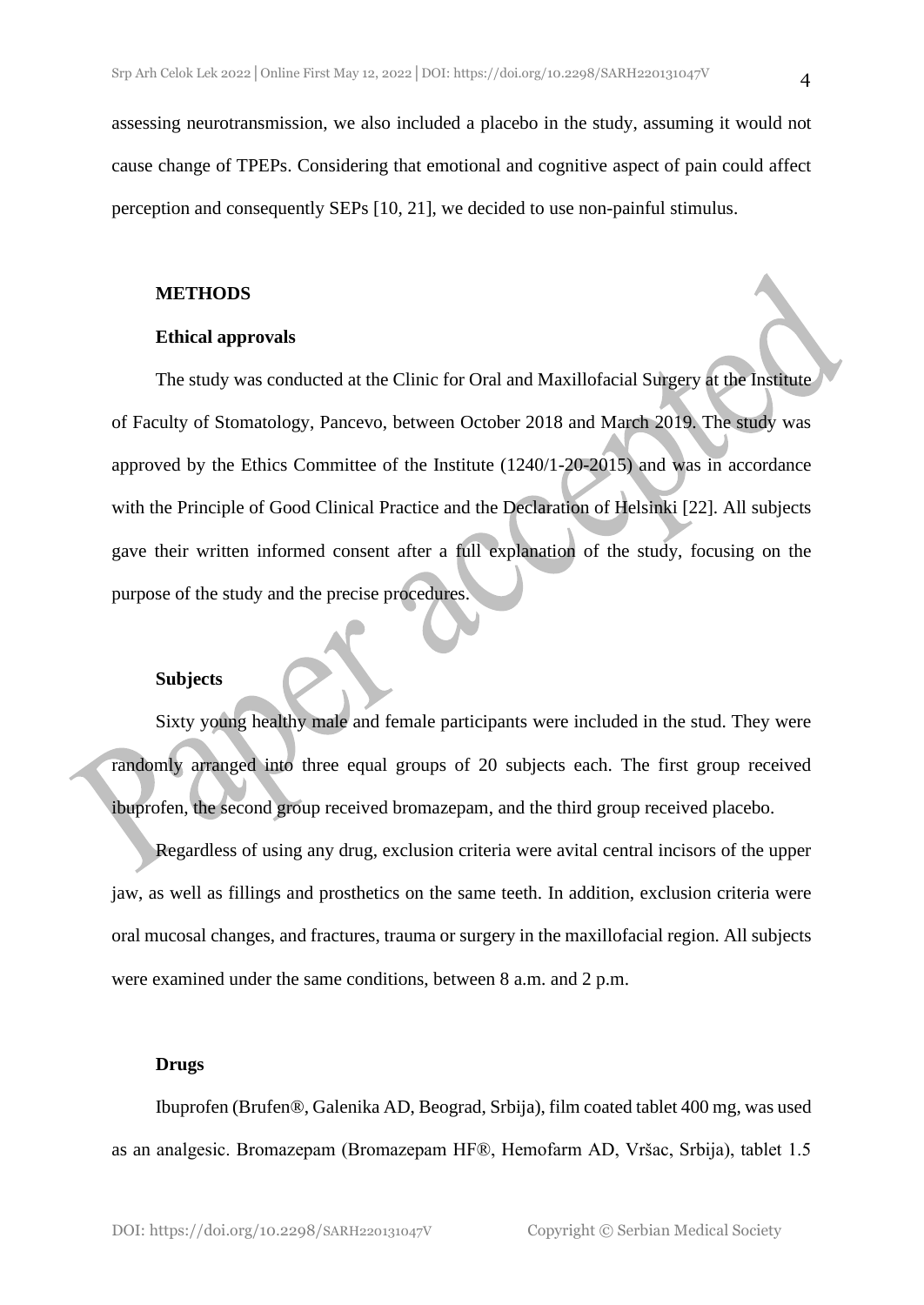mg, was used as an anxiolytic. As placebo was used Betavitevit Folna 400 (folic acid, 400 µg, and vitamin B12, 3 µg, Esensa d.o.o., Beograd, Srbija), tablet. All tablets were in same bottles. Subjects were told they were receiving one of the investigated tablets.

#### **Evoked potentials registration and analysis**

Before starting the TPEPs registration, stimulus intensity for dental pulp stimulation was determined for each subject based on two criteria: subjective experience of the stimulus intensity and sufficient intensity to evoke characteristic SEPs curve. The stimulus intensity was rated by a 5 level ordinal category scale  $(1 - no$  sensation,  $2 -$  barely perceptible,  $3 -$  tingling, 4 – mild pain, 5 – moderate pain). The stimulation of central maxillary incisor began with an intensity of 0.2 mA and increased by 0.2 mA until the subject reported a tingling sensation, level 3 on the scale. The average pulse intensity for dental pulp stimulation was 1 mA.

The cortical somatosensory-evoked responses were recorded from vertex, with reference to inion, after pulp of central maxillary incisor were electrically stimulated through intact enamel (for more information of stimulation parameters and the recording technique see our previous study [23]).

The experiment consisted of two testing sessions, five recordings were performed in each session. The first was before, and the second test session was 45 minutes after the single dose of the drug administered.

Obtained average recordings were numerically, graphically and statistically processed. The peak latency and the peak amplitude of all components were measured. Values of latencies and amplitudes after drug administration were compared with the same values before drugs, as well as with previously standardized values of latencies and amplitudes. Finally, SEP records after administration of ibuprofen, bromazepam and placebo were compared with each other.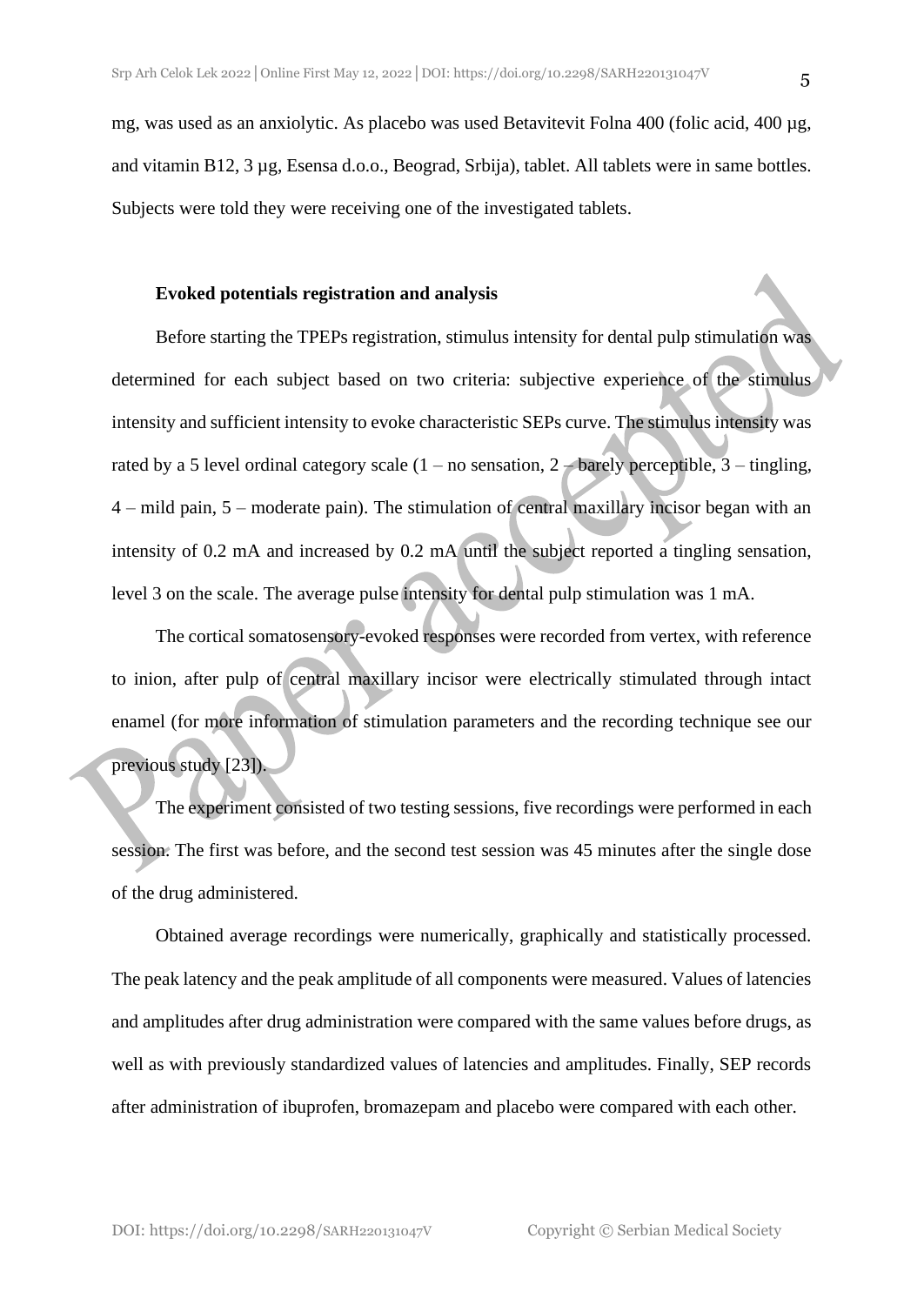#### **Statistical analysis**

Data were statistically analysed with SAS [24]. To determine statistical significance we used the Wilcoxon signed rank sum test and the Kruskal-Wallis test. Values of  $p < 0.05$  were considered significant. Results are expressed as mean  $\pm$  the standard error of the mean.

#### **RESULTS**

TPEPs were successfully recorded in 56 subjects (31 male and 25 female participants mean age  $22.5 \pm 0.7$ ). Four subjects from the bromazepam group were rejected because the records after drug administration were illegible.

At the beginning of the research, in a pilot study, we have standardized values of latencies (LN1 55 ms, LP1 100 ms, LN2 145 ms, LP2 195 ms) and amplitudes (AN1 7.5 µV, AP1 8.0  $\mu$ V, AN2 9.5  $\mu$ V, AP2 8.5  $\mu$ V), which represented the control group. In this pilot study, no significant differences in TPEPs between the sexes were found (data not shown).

#### **The effect of ibuprofen on tooth pulp-evoked potentials**

The results obtained 45 minutes after ibuprofen administration showed significantly longer all latencies compared to the same group pre-drug and to the control group ( $p < 0.05$ ). Furthermore, the amplitudes of the first three waves were significantly decreased post-drug versus pre-drug and control group ( $p < 0.05$ ). The detailed data are shown in figure 1 and table 1.

#### **The effect of bromazepam on tooth pulp-evoked potentials**

All latencies 45 minutes after bromazepam administration were significantly longer compared to the same group pre-drug and to the control group ( $p < 0.05$ ). Additionally, the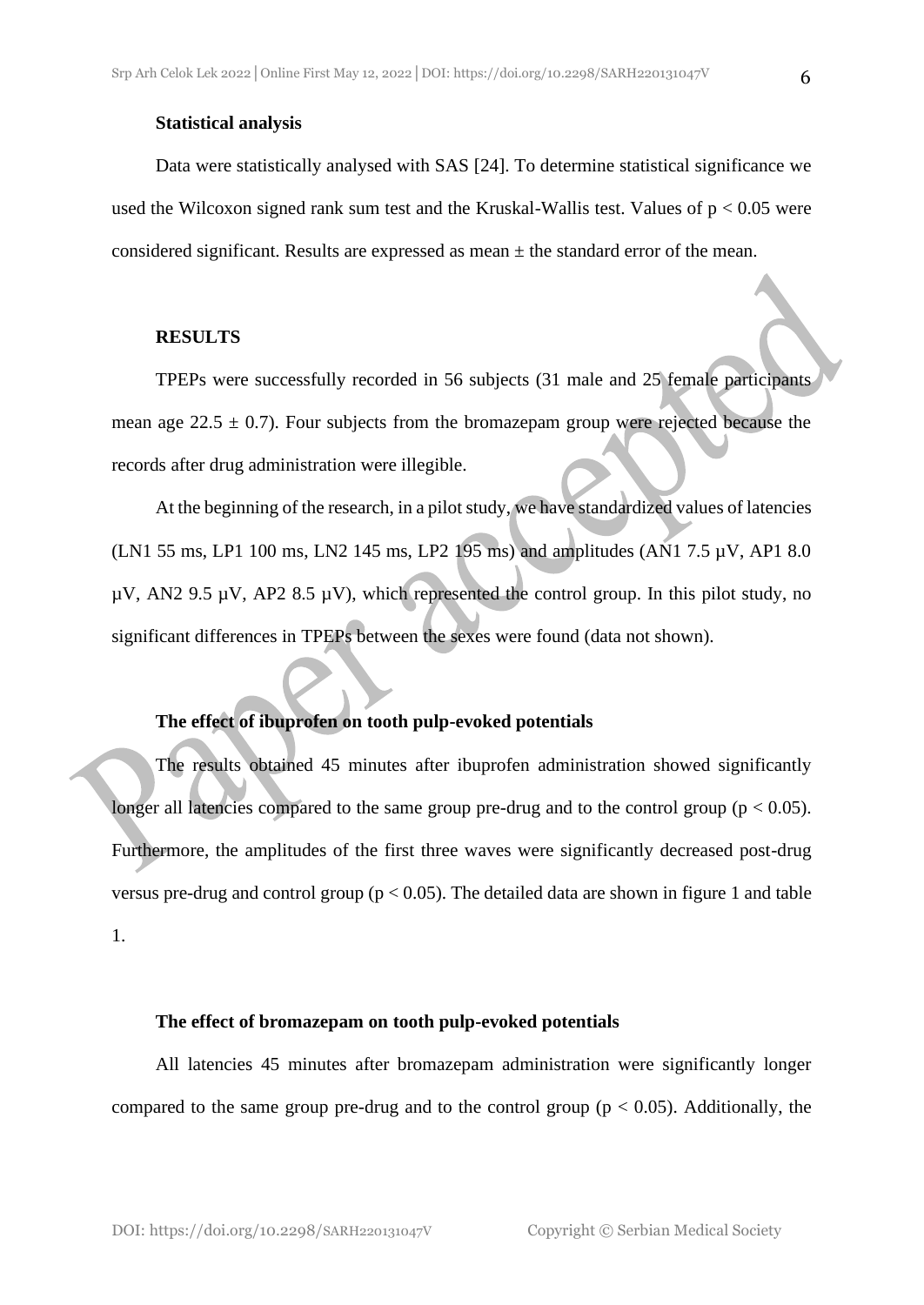amplitudes of the last three waves were significantly decreased post-drug versus pre-drug and control group ( $p < 0.05$ ). The detailed data are shown in figure 2 and table 2.

#### **The effect of placebo on tooth pulp-evoked potentials**

After placebo administration, there were no significant differences in the TPEPs components either within the same group pre-drug, or in relation to the control group ( $p >$ 0.05). The detailed data are shown in figure 3 and table 3.

## **Comparison between influence of ibuprofen, bromazepam and placebo on tooth pulp-evoked potentials**

Comparing the obtained mean values of wave latencies and amplitudes after ibuprofen administration and the mean values of same parameters after bromazepam administration, no statistically significant differences were found ( $p > 0.05$ ). Contrary, all latencies of both, ibuprofen and bromazepam, were significantly longer than latencies after placebo, while the first three values of amplitudes after ibuprofen, and the last three values of amplitudes after bromazepam were significantly decreased comparing to the same parameters after placebo. The detailed data are shown in figure 4 and table 4.

Having in mind that all groups consisted of different subjects, we compared TPEP components between controls and each group before drug administration, as well as between all groups before drug administration. Analysis showed no significant differences in all comparisons ( $p > 0.05$ ) (data not shown). Therefore, post-drug results could be compared between groups.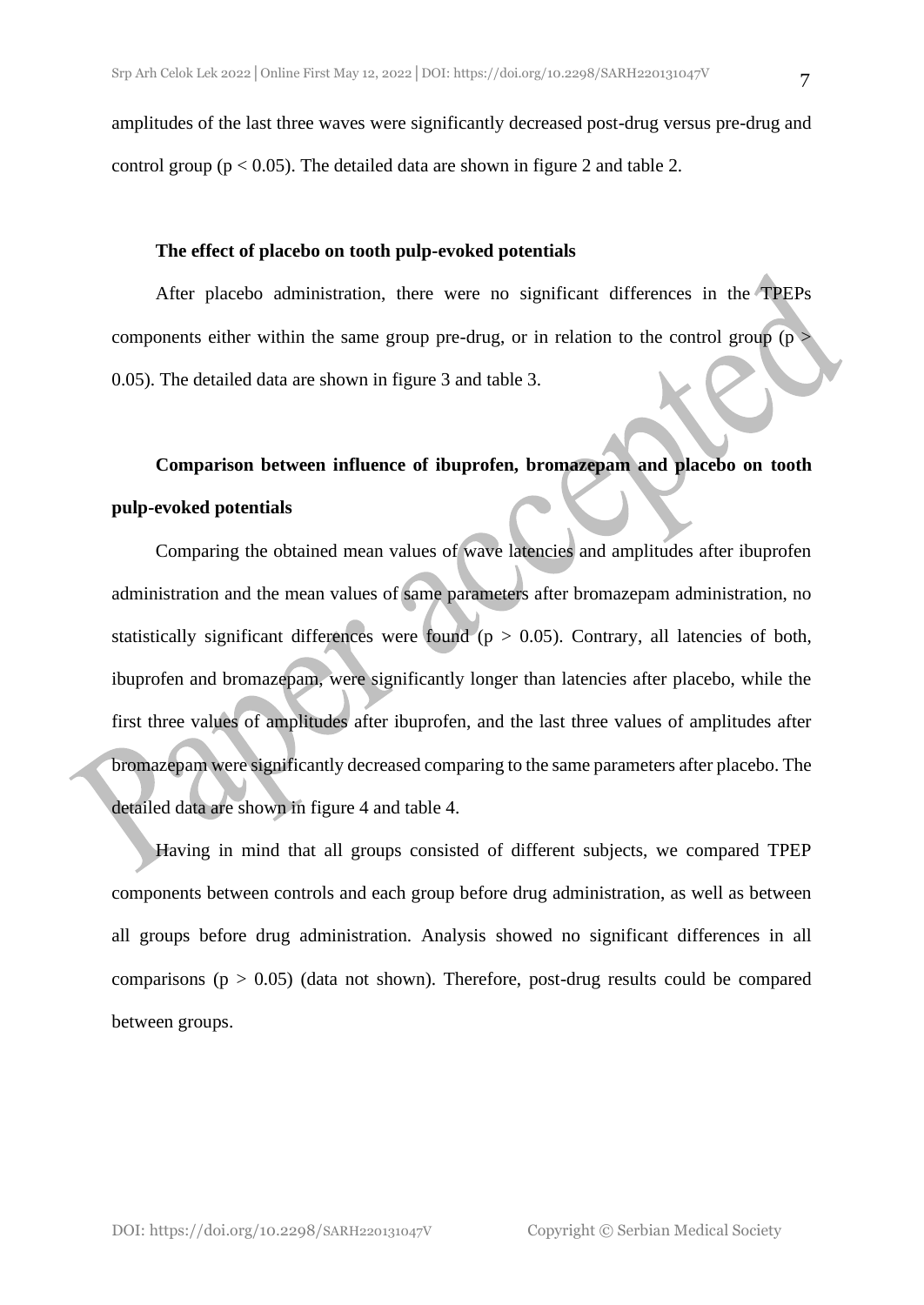#### **DISCUSSION**

In this study TPEPs modulation by analgesic and anxiolytic was studied. TPEPs are the most appropriate method for assessing orofacial pain, because any supra-threshold stimulus that affects the tooth-pulp is perceived as pain [2, 9, 25]. Each of the four waves is characterized by two components: latency and amplitude. An upward deflection of the TPEPs waveform was defined as N (negative) and downward deflection as P (positive). The latency reflects rate of neurotransmission, and the amplitude stimulus intensity [7, 26]. Amplitudes with peak occurring at a mean latency less than 100 ms (exogenous SEP components) were proportional to stimulus intensity, while amplitudes with peak occurring at a mean latency greater than 100 ms (endogenous SEP components) were proportional to the intensity of perception [26]. Therefore, early waveform components manifest the energy transmission at the first-order synapses in the pons and along trigeminal lemniscus, and the late components reflect the brain processes during stimuli perception at thalamus-cortical and thalamus-limbic levels [7, 8].

The results of the present study, that ibuprofen at a dose of 400 mg significantly increases all latencies and decreases amplitudes of first three waves, are in accordance with the previous studies which examined the influence of different doses of analgesics on SEPs [2, 3, 6, 7]. Moreover, our findings indicate that ibuprofen, as a cyclooxygenase inhibitor that affects transmission at the first-order synapses in the pain pathway [14, 20], slows down neurotransmission along the entire pain pathway and reduces the stimulus intensity perception at the level of the pons and trigeminal lemniscus, despite non-painful stimuli.

The dose-dependent effects of benzodiazepines range from anxiolytic and sedative to loss of consciousness [13, 15]. It is well-known that sedative doses of benzodiazepine, as well as opioid analgesics, affect the emotional aspect of pain, in contrast to non-opioid analgesics which affect the sensory aspect of pain [9]. Gonzalez-Liencres et al. [27] reported that endogenous EPs are associated with attention and stimulus evaluation. Since their components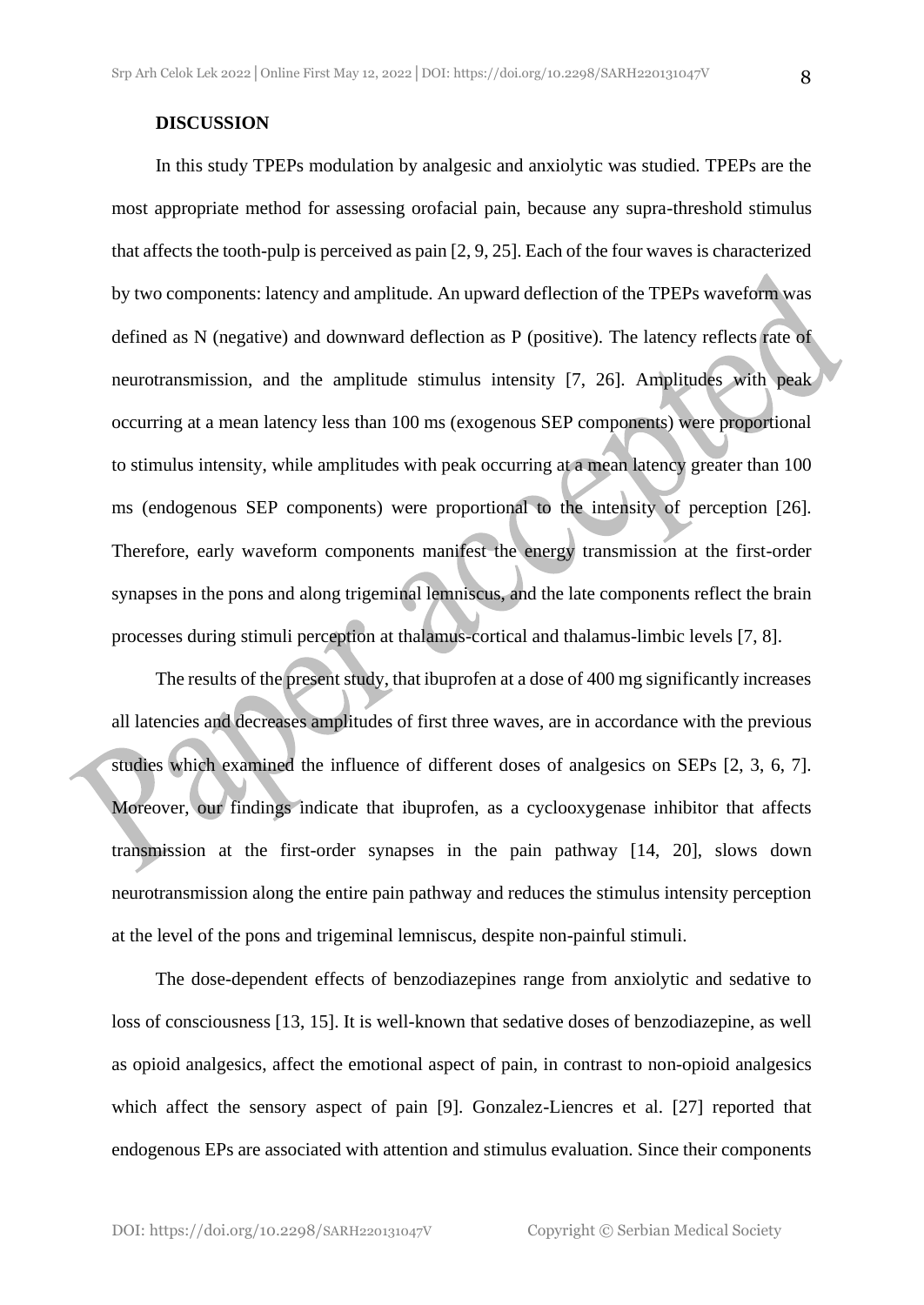correlate with state of the subject, attention level and meaning of the stimulus [10, 21], they can be affected by centrally acting drugs [10, 20]. Many previous studies showed that sedative drugs modify late SEP waves. In fact, they cause a dose related significant increase in latencies [8, 11] and decrease in amplitudes [8–11]. The same modifications of these SEP components caused by analgesics were actually a consequence of their nonspecific sedative effects [2, 28]. In order to avoid sedative effect of bromazepam, in this study, anxiolytic dose was administered. Furthermore, non-painful stimuli were applied since various studies have shown that intensity of painful stimuli positively correlated with amplitudes and negatively correlated with latencies [2, 3, 7, 11], as well as non-painful stimuli did not affect amplitudes [29]. Moreover, in order to eliminate the influence of fear of pain, the subjects were told that the stimulation of TPEPs would be painless and that the drug they receive is an analgesic. Indeed, our findings exhibit that bromazepam even at a dose of 1.5 mg significantly increased all latencies, and decreased amplitudes of last three waves.

According to other studies, benzodiazepines increase the inhibitory postsynaptic potential *via* GABA-ergic membrane hyperpolarization, which leads to a decrease in the firing rate of neurons [13, 15, 30]. Our results indicate that anxiolytic dose of benzodiazepines slows down neurotransmission along the entire somatosensory pathway and reduces the stimulus intensity perception from the trigeminal lemniscus, through the thalamus, to the limbic system and cortex, even if non-painful stimuli were applied.

Our results showed that placebo did not modified TPEPs waves, as we assumed. Furthermore, there are significant difference between results of placebo and other drugs, which implies that the drug effects on TPEPs are valid. Cruccu et al. [31] examined whether the late components of TPEPs are a reliable index of pain intensity. They found that changing the experience of expected pain under the influence of placebo reduces the amplitude of TPEP and subjective assessment of pain, while input from the periphery remains unchanged. Because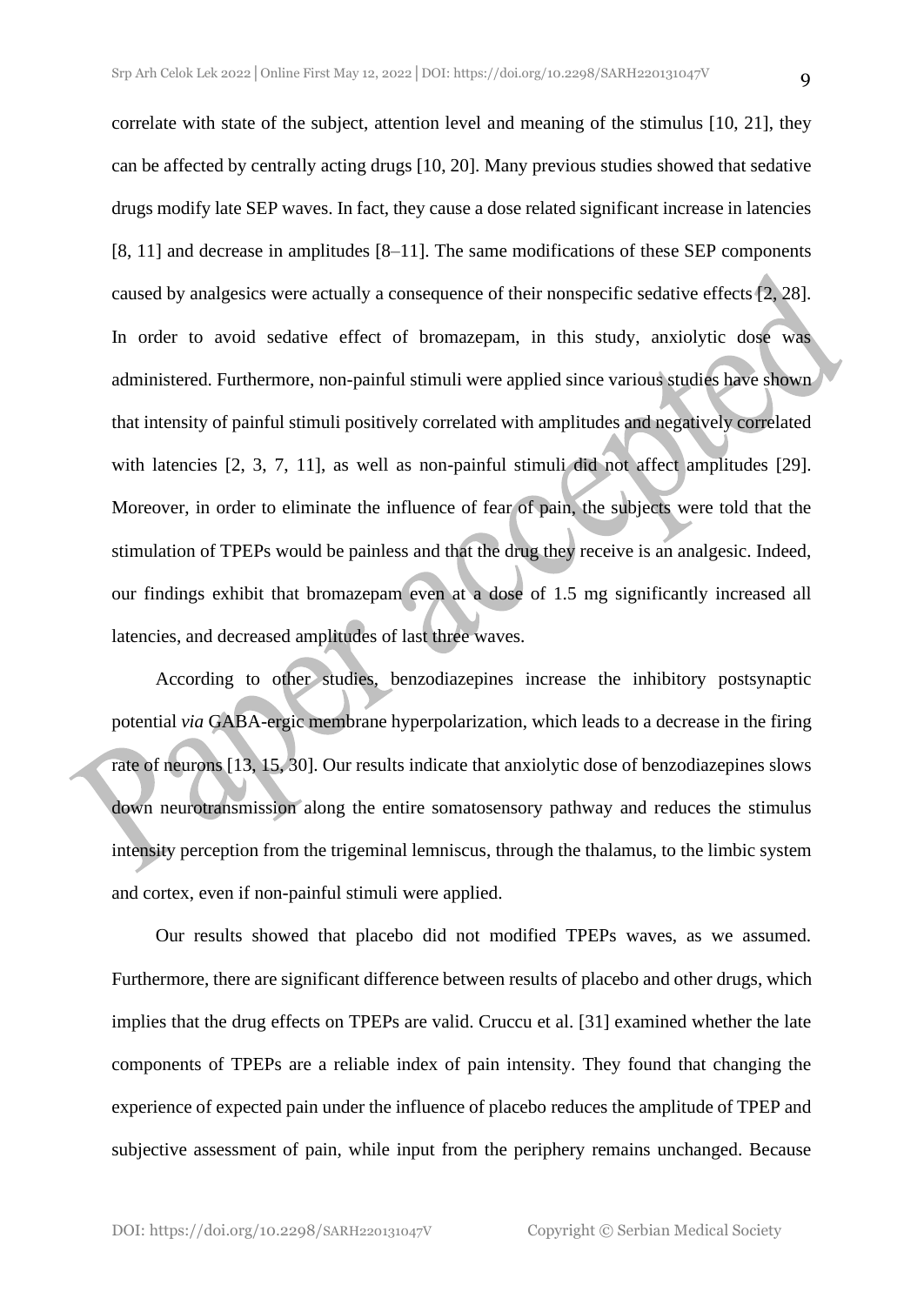electrical equivalent of an unspecific associative activity which seems to depend more on the novelty and affective correlate of the stimulus than on the stimulus intensity. According to Thürauf et al. [10] and von Mohr et al. [21], emotional and cognitive aspect of pain could affect perception and consequently SEPs. Since we applied non-painful stimulus and our subjects did not expect pain, there was no change in the characteristics of the EP, as we assumed.

Even though we found that bromazepam changed last three TPEPs amplitudes, as well as the ibuprofen changed first three TPEPs amplitudes, there were no significant differences in influence on TPEPs when these two groups are compared. Considering that there are no studies that examined the effect of both anxiolytic and analgesic on TPEPs, and based on the knowledge of all factors that affect the SEPs, which we mentioned earlier, we assume that these findings are outcome of non-painful stimuli application.

It is important to note that this part of our experiment have certain limitation. The second part of our exploration is including the effects on TPEPs after painful stimulation of the dental pulp. Due to the appropriate procedures regarding the selection and consent of patients, it was necessary to include a modified sample of patients in the study. We thought that due to the change in study conditions, participants and sample size, it would be more correct approach to present this part of the study separately after completion, and also to compare these subsequent results with result presented here. Further ongoing research, that involves painful stimulation of the dental pulp, will provide a more complete insight into the effects on TPEPs of these two drugs with different modes of action.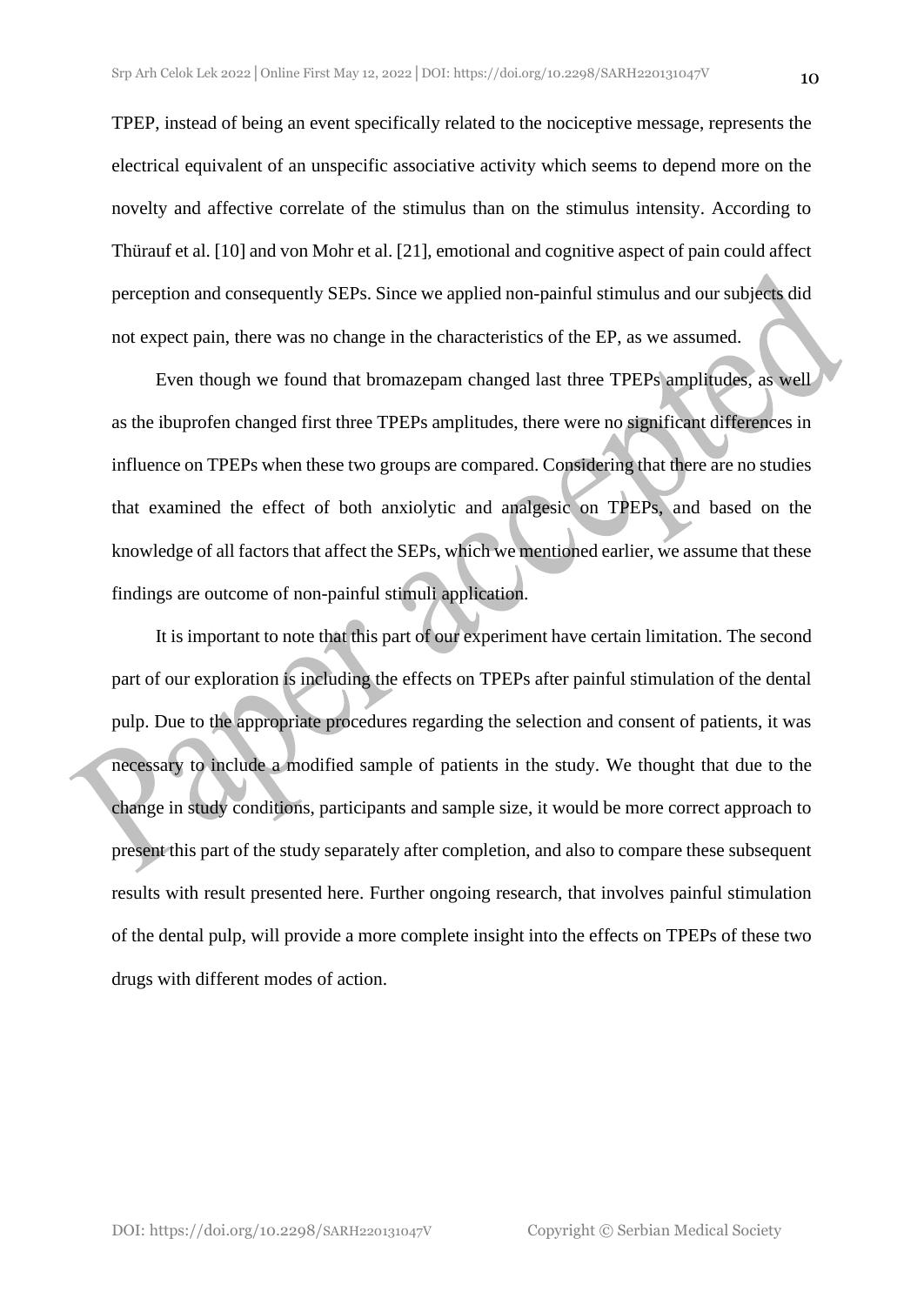#### **CONCLUSION**

In this study, we showed that both bromazepam and ibuprofen had the same influence on TPEPs after non-painful stimulus. In other words, that indicates that anxiolytic dose of bromazepam affects neurotransmission in the same manner as non-opioid analgesics ibuprofen.

#### **ACKNOWLEDGMENTS**

The authors would like to extend their gratitude to Prof. Desanka Cenić-Milošević for introducing us to the field of evoked potentials and for her support and guidance throughout the process of this research.

This study was supported by the Ministry of Education, Science and Technological Development, Republic of Serbia (Grant No. 34021).

**Conflict of interest:** None declared.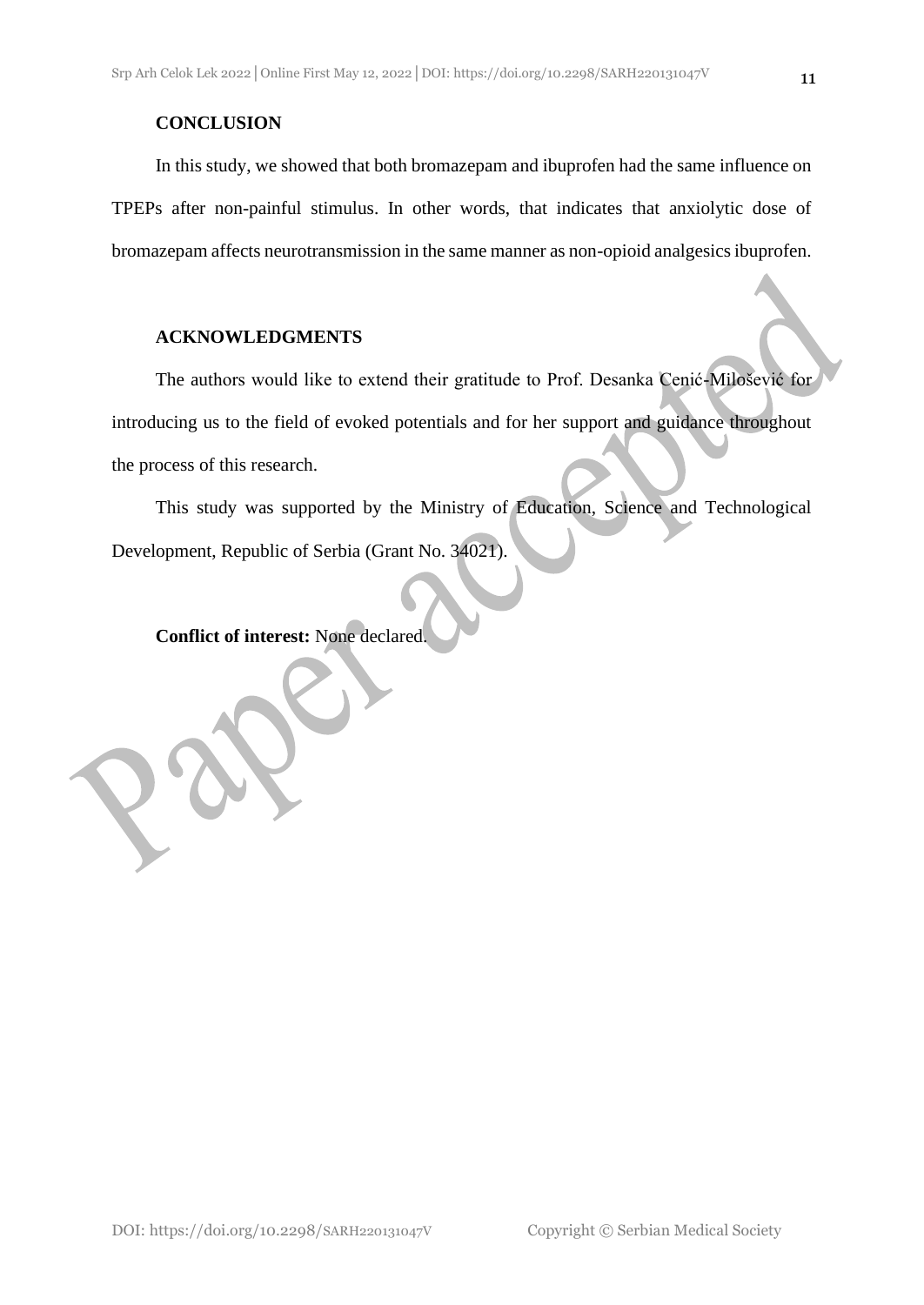#### **REFERENCES**

1. Muzyka IM, Estephan B. Somatosensory evoked potentials. Handb Clin Neurol. 2019;160:523-540. doi: 10.1016/B978-0-444-64032-1.00035-7. PMID: 31277874.

2. Lekić D, Cenić D. Pain and tooth pulp evoked potentials. Clin Electroencephalogr. 1992;23(1):37-46. doi: 10.1177/155005949202300109. PMID: 1733621.

3. Lötsch J, Geisslinger G, Mohammadian P, Brune K, Kobal G. Effects of flurbiprofen enantiomers on pain-related chemo-somatosensory evoked potentials in human subjects. Br J Clin Pharmacol. 1995;40(4):339- 46. doi: 10.1111/j.1365-2125.1995.tb04556.x. PMID: 8554936.

4. Lefaucheur JP. Clinical neurophysiology of pain. Handb Clin Neurol. 2019;161:121-148. doi: 10.1016/B978-0-444-64142-7.00045-X. PMID: 31307596.

5. Nissen TD, Brock C, Lykkesfeldt J, Lindström E, Hultin L. Pharmacological modulation of colorectal distension evoked potentials in conscious rats. Neuropharmacology. 2018;140:193-200. doi: 10.1016/j.neuropharm.2018.07.028. PMID: 30059662.

6. Seibel K, Schaffler K, Reeh P, Reitmeir P. Comparison of two different preparations of ibuprofen with regard to the time course of their analgesic effect. A randomised, placebo-controlled, double-blind cross-over study using laser somatosensory evoked potentials obtained from UW-irritated skin in healthy volunteers. Arzneimittelforschung. 2004;54(8):444-51. doi: 10.1055/s-0031-1296997. PMID: 15460211.

7. Chen AC, Chapman CR. Aspirin analgesia evaluated by event-related potentials in man: possible central action in brain. Exp Brain Res. 1980;39(4):359-64. doi: 10.1007/BF00239300. PMID: 7398829.

8. Lombard A, Brittain C, Wishart G, Lowe S, McCarthy A, Landschulz W, Dorffner G, Anderer P, Yuen E. Population Pharmacokinetic/ Pharmacodynamic Modelling of Auditory-Evoked Event-Related Potentials with Lorazepam. Basic Clin Pharmacol Toxicol. 2018;122(2):245-252. doi: 10.1111/bcpt.12900. PMID: 28869786.

9. Zaslansky R, Sprecher E, Katz Y, Rozenberg B, Hemli JA, Yarnitsky D. Pain-evoked potentials: what do they really measure? Electroencephalogr Clin Neurophysiol. 1996;100(5):384-91. PMID: 8893656.

10. Thürauf N, Ditterich W, Kobal G. Different sensitivity of pain-related chemosensory potentials evoked by stimulation with CO2, tooth pulp event-related potentials, and acoustic event-related potentials to the tranquilizer diazepam. Br J Clin Pharmacol. 1994;38(6):545-55. doi: 10.1111/j.1365-2125.1994.tb04396.x. PMID: 7888293.

11. Logginidou HG, Li BH, Li DP, Lohmann JS, Schuler HG, DiVittore NA, Kreiser S, Cronin AJ. Propofol suppresses the cortical somatosensory evoked potential in rats. Anesth Analg. 2003;97(6):1784-1788. doi: 10.1213/01.ANE.0000090318.16879.A8. PMID: 14633560.

12. Santos ACF, Monteiro LPG, Gomes ACC, Martel F, Santos TM, Ferreira BJML. NSAID-Based Coordination Compounds for Biomedical Applications: Recent Advances and Developments. Int J Mol Sci. 2022;23(5):2855. doi: 10.3390/ijms23052855. PMID: 35269997.

13. Yaksh TL, Fisher CJ, Hockman TM, Wiese AJ. Current and Future Issues in the Development of Spinal Agents for the Management of Pain. Curr Neuropharmacol. 2017;15(2):232-259. doi: 10.2174/1570159x14666160307145542. PMID: 26861470.

14. Hersh EV, Moore PA, Grosser T, Polomano RC, Farrar JT, Saraghi M, Juska SA, Mitchell CH, Theken KN. Nonsteroidal Anti-Inflammatory Drugs and Opioids in Postsurgical Dental Pain. J Dent Res. 2020;99(7):777- 786. doi: 10.1177/0022034520914254. PMID: 32286125.

15. Guina J, Merrill B. Benzodiazepines I: Upping the Care on Downers: The Evidence of Risks, Benefits and Alternatives. J Clin Med. 2018;7(2):17. doi: 10.3390/jcm7020017. PMID: 29385731.

16. Sikstus S, Benkherouf AY, Soini SL, Uusi-Oukari M. The Influence of AA29504 on GABAA Receptor Ligand Binding Properties and Its Implications on Subtype Selectivity. Neurochem Res. 2022;47(3):667-678. doi: 10.1007/s11064-021-03475-y. PMID: 34727270.

17. Nenezić N, Matunović R, Gudelj O, Đurić I, Jančić J, Samardžić J. Stress and arterial hypertension – from pathophysiology to pharmacology. Srp Arh Celok Lek. 2021;149(11-12):737-740. doi: 10.2298/SARH210323066N

18. van Amerongen G, Siebenga PS, Gurrell R, Dua P, Whitlock M, Gorman D, Okkerse P, Hay JL, Butt RP, Groeneveld GJ. Analgesic potential of PF-06372865, an α2/α3/α5 subtype-selective GABAA partial agonist, in humans. Br J Anaesth. 2019;123(2):e194-e203. doi: 10.1016/j.bja.2018.12.006. PMID: 30915991.

19. Koga K, Shimoyama S, Yamada A, Furukawa T, Nikaido Y, Furue H, Nakamura K, Ueno S. Chronic inflammatory pain induced GABAergic synaptic plasticity in the adult mouse anterior cingulate cortex. Mol Pain. 2018;14:1744806918783478. doi: 10.1177/1744806918783478. PMID: 29956582.

20. Knezevic NN, Yekkirala A, Yaksh TL. Basic/Translational Development of Forthcoming Opioid- and Nonopioid-Targeted Pain Therapeutics. Anesth Analg. 2017;125(5):1714-1732. doi: 10.1213/ANE.0000000000002442. PMID: 29049116.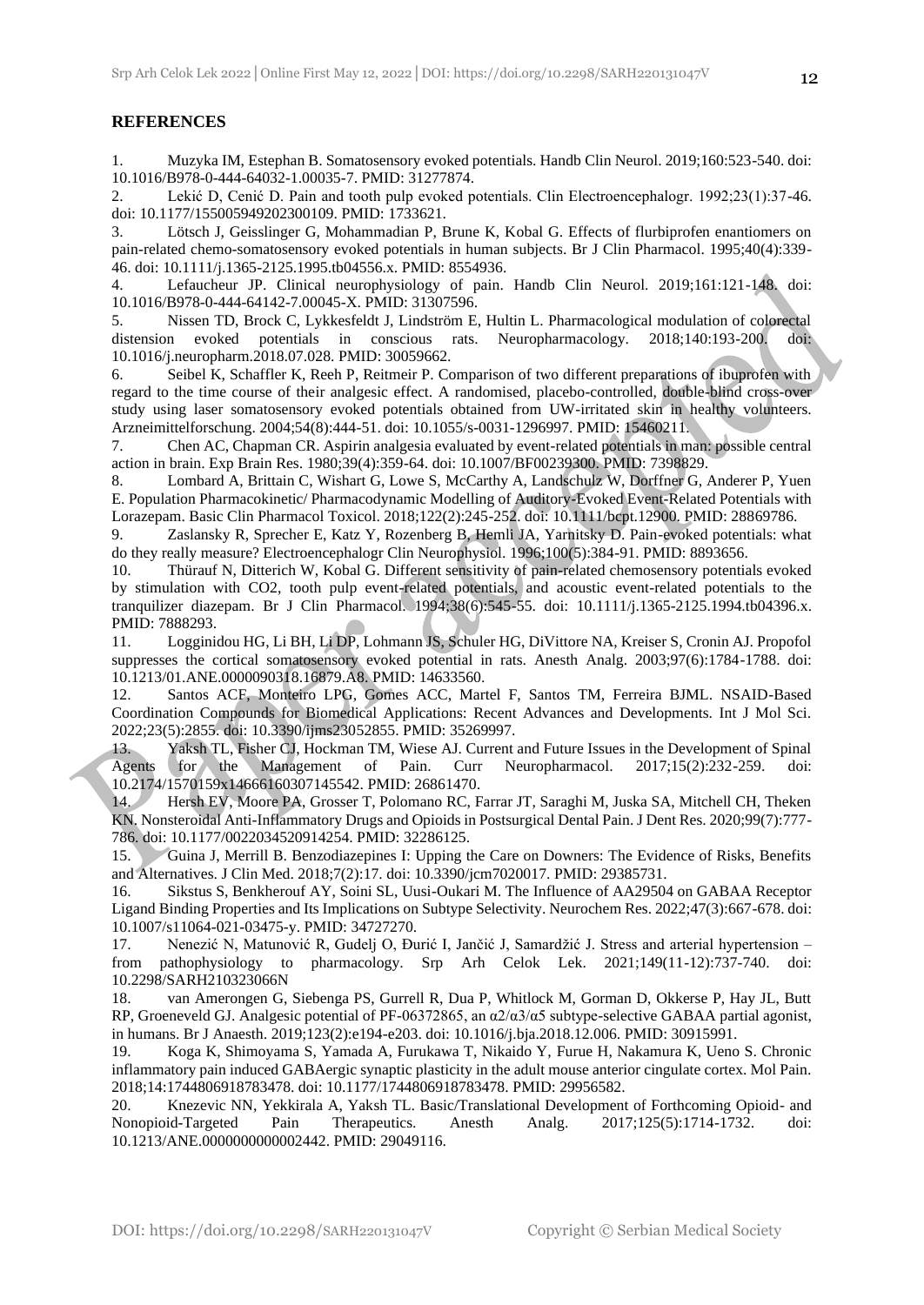21. von Mohr M, Krahé C, Beck B, Fotopoulou A. The social buffering of pain by affective touch: a laserevoked potential study in romantic couples. Soc Cogn Affect Neurosci. 2018;13(11):1121-1130. doi: 10.1093/scan/nsy085. PMID: 30247679.

22. World Medical Association. World Medical Association Declaration of Helsinki: ethical principles for medical research involving human subjects. JAMA. 2013;310(20):2191-4. doi: 10.1001/jama.2013.281053. PMID: 24141714.

23. Vukovic B, Lazic Z, Nikolic Z, Kolar J, Avramov S, Cenic-Milosevic D. Salivary alpha-amylase and tooth pulp evoked potentials in paroxysmal trigeminal neuralgia patients. Vojnosanit Pregl Med Pharm J Serbia. 2021;78(2):223–30. doi:10.2298/VSP190121053V.

24. SAS Institute. The SAS System for Windows, release 9.3. Cary, North Carolina: SAS Institute Inc; 2010. 25. Allison JR, Stone SJ, Pigg M. The painful tooth: mechanisms, presentation and differential diagnosis of odontogenic pain. Oral Surgery. 2020;13(4):309-20. doi:10.1111/ors.12481.

26. de Weerd JPC, Stegeman DF. Technical and methodological consideration on the measurement of evoked potentials. In: Colon EJ, Visser SL, editors. Evoked Potential Manual. A Practical Guide to Clinical Application. 2nd ed. Dordrecht: Kluwer Academic Publishers Group; 1990. pp.3-37.

27. Gonzalez-Liencres C, Brown EC, Tas C, Breidenstein A, Brüne M. Alterations in event-related potential responses to empathy for pain in schizophrenia. Psychiatry Res. 2016;241:14-21. doi: 10.1016/j.psychres.2016.04.091. PMID: 27152905.

28. Cheung YM, de Heer IJ, Stolker RJ, Weber F. Midlatency auditory evoked potentials during anesthesia in children: A narrative review. Paediatr Anaesth. 2021;31(10):1031-1039. doi: 10.1111/pan.14252. PMID: 34218499.

29. Wang C, Ma Y, Han S. Self-construal priming modulates pain perception: event-related potential evidence. Cogn Neurosci. 2014;5(1):3-9. doi: 10.1080/17588928.2013.797388. PMID: 24168205.

30. Baez A, Van Brunt T, Moody G, Wollmuth LP, Hsieh H. Voltage dependent allosteric modulation of IPSCs by benzodiazepines. Brain Res. 2020;1736:146699. doi: 10.1016/j.brainres.2020.146699. PMID: 32027866.

31. Cruccu G, Fornarelli M, Inghilleri M, Manfredi M. The limits of tooth pulp evoked potentials for pain quantitation. Physiol Behav. 1983;31(3):339-42. doi:10.1016/0031-9384(83)90198-1.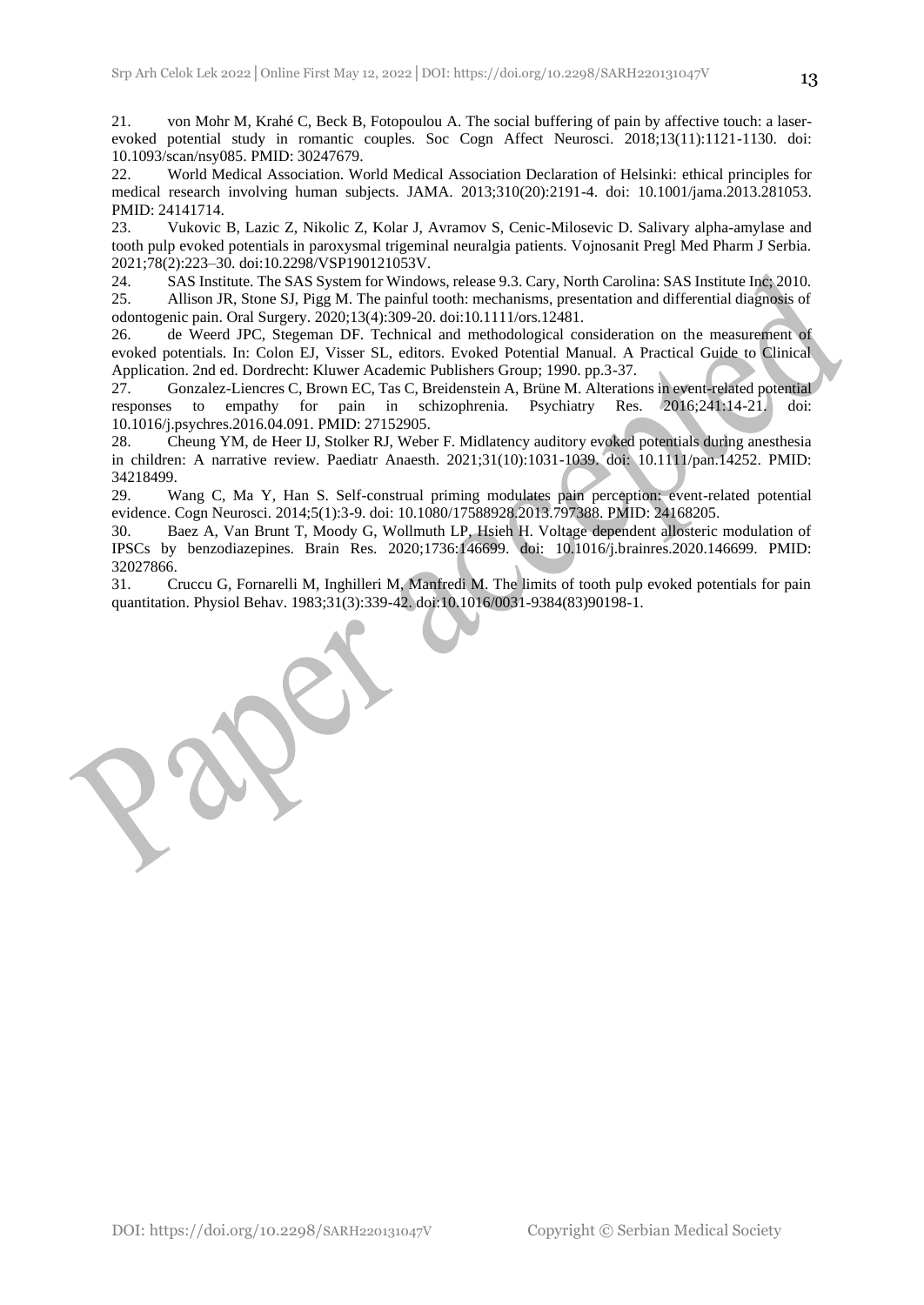| Evoked<br>potentials | Pre-drug        | Post-drug       | Pre-drug vs.<br>post-drug | Post-drug <i>vs</i> .<br>controls<br>$n^{**}$ |  |
|----------------------|-----------------|-----------------|---------------------------|-----------------------------------------------|--|
| parameters           |                 |                 | $n^*$                     |                                               |  |
| Latency (ms)         |                 |                 |                           |                                               |  |
| N <sub>1</sub>       | $52.9 \pm 2.2$  | $80.6 \pm 4.6$  | < 0.0001                  | < 0.0001                                      |  |
| P <sub>1</sub>       | $94.5 \pm 3.1$  | $127.1 \pm 4.5$ | < 0.0001                  | < 0.0001                                      |  |
| N2                   | $142.8 \pm 3.5$ | $175.7 \pm 4.8$ | < 0.0001                  | < 0.0001                                      |  |
| P <sub>2</sub>       | $191.8 \pm 5.9$ | $218.7 \pm 6.5$ | 0.0037                    | < 0.0001                                      |  |
| Amplitude $(\mu V)$  |                 |                 |                           |                                               |  |
| N <sub>1</sub>       | $8.9 \pm 2.8$   | $5.9 \pm 0.8$   | 0.0153                    | 0.0021                                        |  |
| P <sub>1</sub>       | $10.4 \pm 3.5$  | $6.7 \pm 0.2$   | 0.0056                    | 0.0078                                        |  |
| N2                   | $12.2 \pm 3.8$  | $7.1 \pm 0.7$   | < 0.0001                  | 0.0078                                        |  |
| P <sub>2</sub>       | $9.9 \pm 5.3$   | $8.2 \pm 0.8$   | 0.0826                    | 0.1502                                        |  |

**Table 1**. Comparison of tooth pulp- tooth pulp-evoked potentials parameters before and after ibuprofen administration and control group

Pre- and post-drug values are expressed as mean ± standard error;

\* Wilcoxon signed rank sum test;

\*\* Wilcoxon–Mann–Whitney test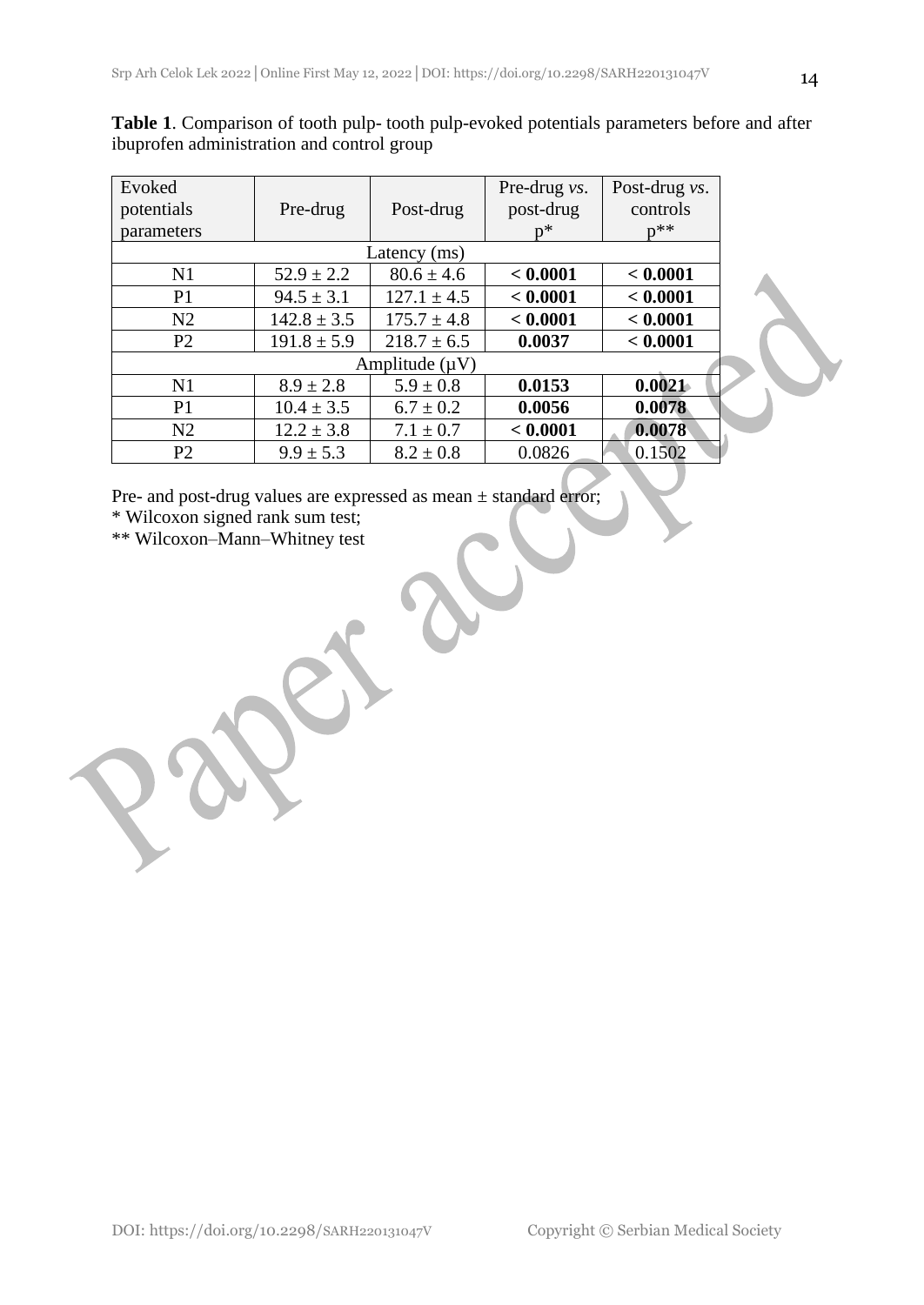| Evoked<br>potentials | Pre-drug        | Post-drug       | Pre-drug vs.<br>post-drug | Post-drug <i>vs</i> .<br>controls |  |
|----------------------|-----------------|-----------------|---------------------------|-----------------------------------|--|
| parameters           |                 |                 | $n^*$                     | $p^{**}$                          |  |
| Latency (ms)         |                 |                 |                           |                                   |  |
| N <sub>1</sub>       | $57.9 \pm 1.1$  | $78.5 \pm 1.7$  | < 0.0001                  | < 0.0001                          |  |
| P <sub>1</sub>       | $100.6 \pm 1.9$ | $125.8 \pm 1.3$ | < 0.0001                  | < 0.0001                          |  |
| N2                   | $144.1 \pm 2.7$ | $171.1 \pm 2.1$ | < 0.0001                  | < 0.0001                          |  |
| P <sub>2</sub>       | $190.5 \pm 3.1$ | $216.8 \pm 2.8$ | < 0.0001                  | < 0.0001                          |  |
| Amplitude $(\mu V)$  |                 |                 |                           |                                   |  |
| N <sub>1</sub>       | $7.9 \pm 0.7$   | $6.3 \pm 0.9$   | 0.4615                    | 0.4839                            |  |
| P <sub>1</sub>       | $9.5 \pm 0.5$   | $6.5 \pm 0.6$   | 0.0087                    | 0.0057                            |  |
| N2                   | $12.0 \pm 1.5$  | $6.8 \pm 0.4$   | 0.0087                    | 0.0059                            |  |
| P <sub>2</sub>       | $8.9 \pm 0.3$   | $6.7 \pm 0.3$   | 0.0087                    | 0.0112                            |  |

**Table 2.** Comparison of tooth pulp-evoked potentials parameters before and after bromazepam administration and control group

Pre- and post-drug values are expressed as mean ± standard error;

\* Wilcoxon signed rank sum test;

\*\* Wilcoxon–Mann–Whitney test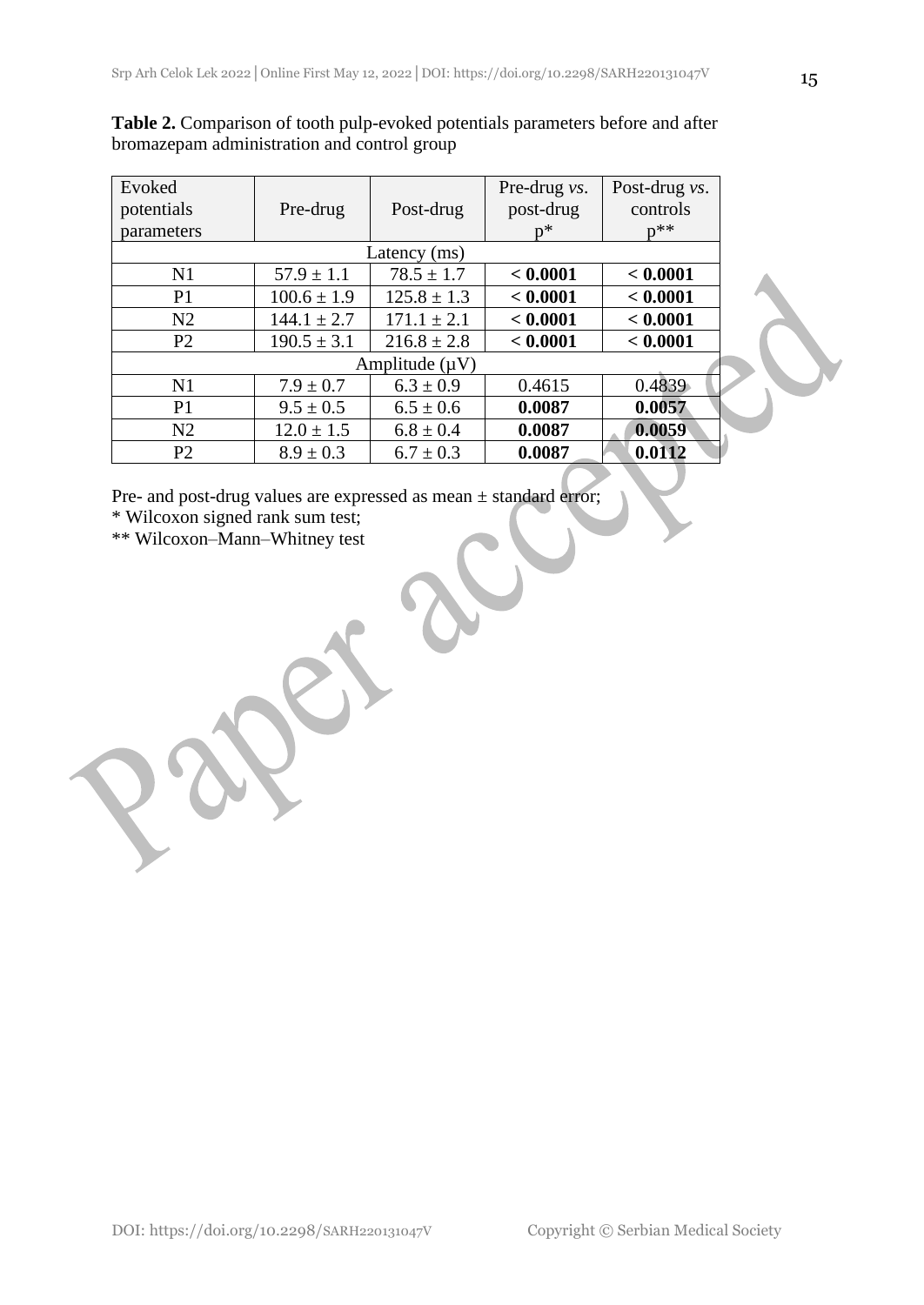| Evoked<br>potentials<br>parameters | Pre-drug        | Post-drug       | Pre-drug vs.<br>post-drug<br>n* | Post-drug <i>vs</i> .<br>controls<br>$p^{**}$ |
|------------------------------------|-----------------|-----------------|---------------------------------|-----------------------------------------------|
| Latency (ms)                       |                 |                 |                                 |                                               |
| N1                                 | $58.5 \pm 2.1$  | $61.9 \pm 1.9$  | 0.1272                          | 0.8858                                        |
| P <sub>1</sub>                     | $105.4 \pm 2.8$ | $107.1 \pm 2.6$ | 0.5879                          | 0.2017                                        |
| N <sub>2</sub>                     | $152.9 \pm 3.8$ | $154.2 \pm 3.6$ | 0.7869                          | 0.0545                                        |
| P <sub>2</sub>                     | $199.7 \pm 4.7$ | $201.2 \pm 4.5$ | 0.7737                          | 0.1078                                        |
| Amplitude $(\mu V)$                |                 |                 |                                 |                                               |
| N <sub>1</sub>                     | $6.8 \pm 0.4$   | $7.1 \pm 0.5$   | 0.6355                          | 0.3469                                        |
| P <sub>1</sub>                     | $7.9 \pm 0.5$   | $8.2 \pm 0.7$   | 1.0000                          | 0.9700                                        |
| N2                                 | $8.5 \pm 0.6$   | $9.5 \pm 0.8$   | 0.2439                          | 0.9400                                        |
| P <sub>2</sub>                     | $8.9 \pm 0.5$   | $9.1 \pm 0.6$   | 0.2163                          | 0.1879                                        |

**Table 3.** Comparison of tooth pulp-evoked potentials parameters before and after placebo administration and control group

Pre- and post-drug values are expressed as mean ± standard error;

\* Wilcoxon signed rank sum test;

\*\* Wilcoxon–Mann–Whitney test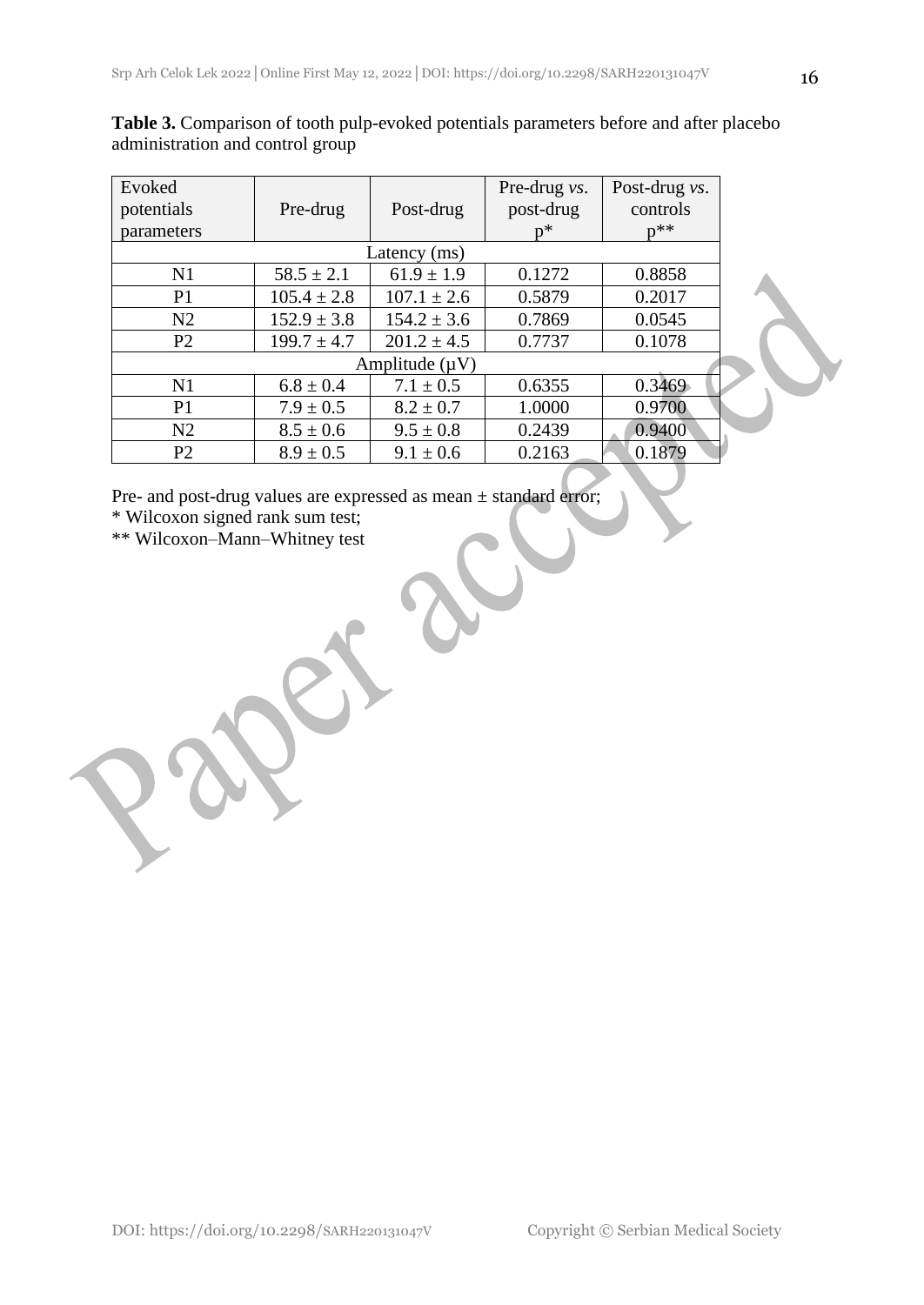| <b>Table 4.</b> Comparison of tooth pulp-evoked potentials parameters after drug administration |
|-------------------------------------------------------------------------------------------------|
| between ibuprofen, bromazepam and placebo groups                                                |

| ibuprofen <i>vs</i> . | ibuprofen vs. | bromazepam <i>vs</i> . |  |  |  |
|-----------------------|---------------|------------------------|--|--|--|
| bromazepam            | placebo       | placebo                |  |  |  |
|                       |               |                        |  |  |  |
|                       |               |                        |  |  |  |
| 0.6327                | < 0.0001      | < 0.0001               |  |  |  |
| 0.8986                | 0.0002        | < 0.0001               |  |  |  |
| 0.3897                | 0.0005        | 0.0006                 |  |  |  |
| 0.5664                | 0.0128        | 0.0075                 |  |  |  |
| Amplitude $(\mu V)$   |               |                        |  |  |  |
| 0.2141                | 0.0024        | 0.2141                 |  |  |  |
| 0.1810                | 0.0081        | 0.0018                 |  |  |  |
| 0.3724                | 0.0072        | 0.0024                 |  |  |  |
| 0.5664                | 0.5664        | 0.0014                 |  |  |  |
|                       |               |                        |  |  |  |

Pre- and post-drug values are expressed as mean ± standard error; Wilcoxon–Mann–Whitney test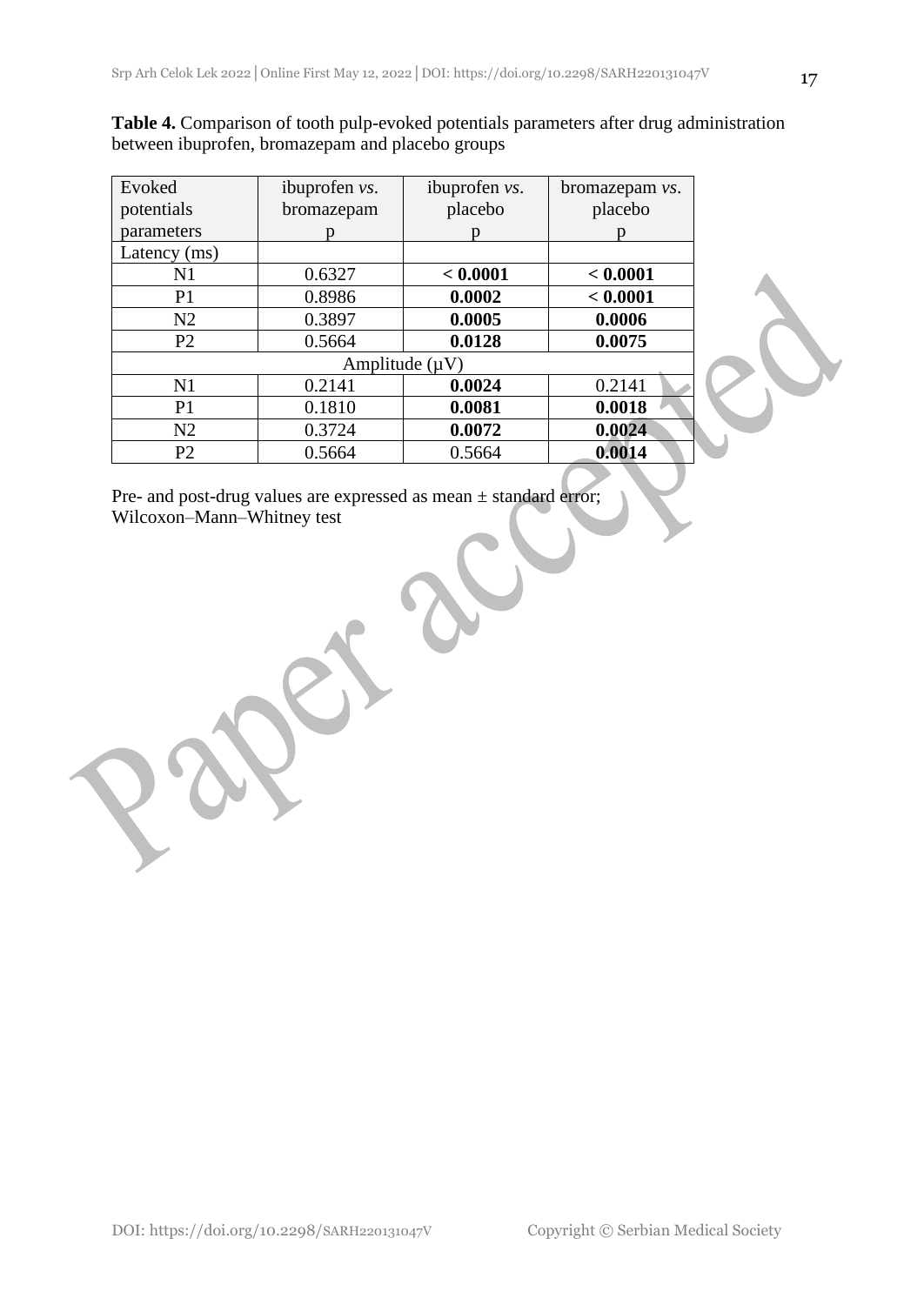

**Figure 1.** Influence of ibuprofen on tooth pulp-evoked potentials**;** A) original waveforms recording from vertex after toot pulp stimulaton before and after ibuprofen administration; B) the pattern of the mean values of evoked potentials before and after ibuprofen administration and control group; all latences were significantly longer  $(p < 0.05)$  after ibuprofen compared to the same group pre-drug and control group; the amplitudes of the first three waves significantly decreased ( $p < 0.05$ ) after ibuprofen compared to the same group pre-drug and control group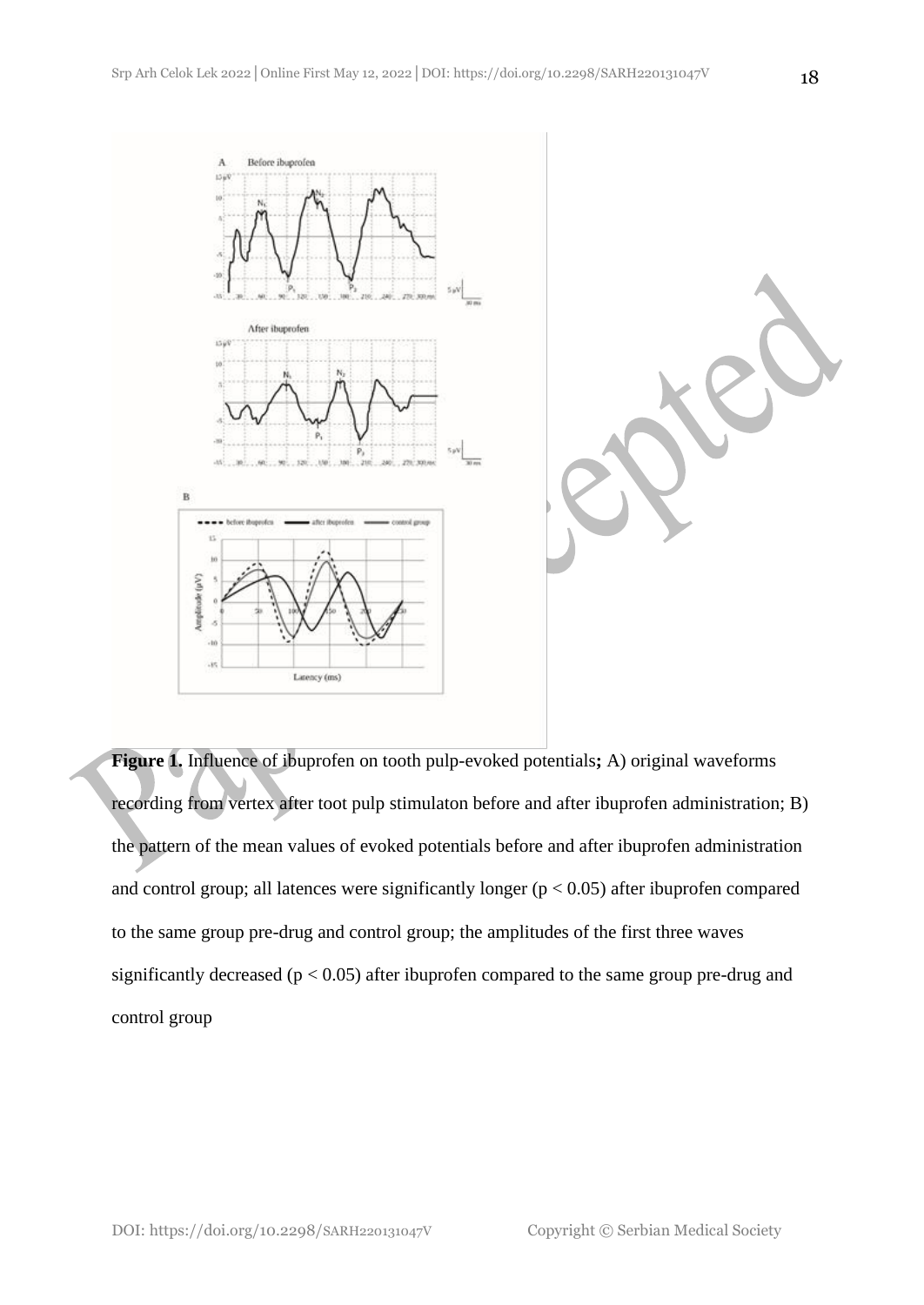

**Figure 2.** Influence of bromazepam on tooth pulp-evoked potentials**;** A) original waveforms recording from vertex after toot pulp stimulaton before and after bromazepam administration; B) the pattern of the mean values of evoked potentials before and after ibuprofen administration and control group; all latences were significantly longer ( $p < 0.05$ ) after bromazepam compared to the same group pre-drug and control group. The amplitudes of the last three waves significantly decreased ( $p < 0.05$ ) after bromazepam compared to the same group pre-drug and control group

DOI: https://doi.org/10.2298/SARH220131047V Copyright © Serbian Medical Society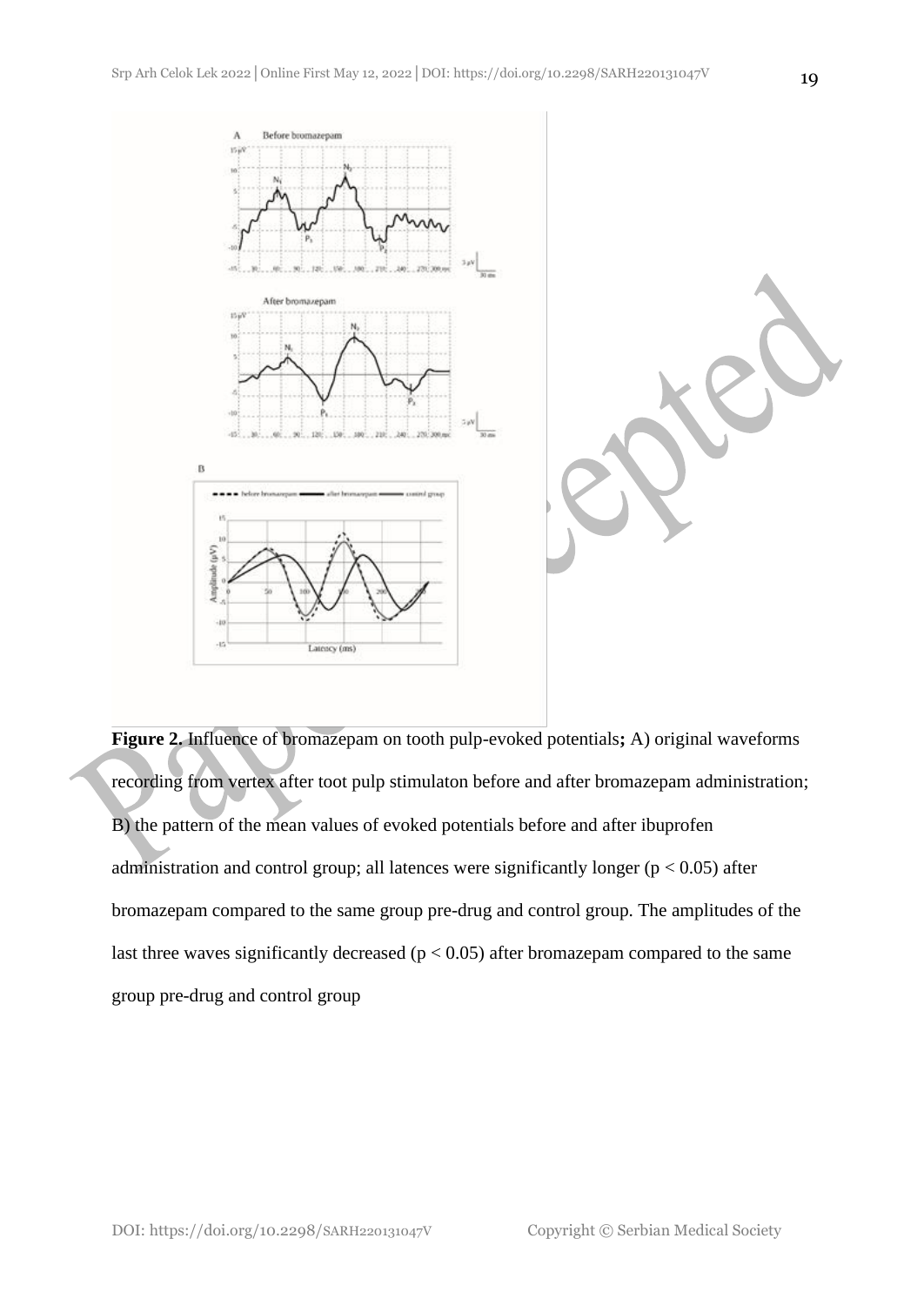

**Figure 3.** Influence of placebo on tooth pulp-evoked potentials; A) original waveforms recording from vertex after toot pulp stimulaton before and after placebo administration; B) the pattern of the mean values of evoked potentials before and after placebo administration and control group; there were no significant differences  $(p > 0.05)$  in the all latencies and amplitudes either within the same group pre-drug or in relation to the control group